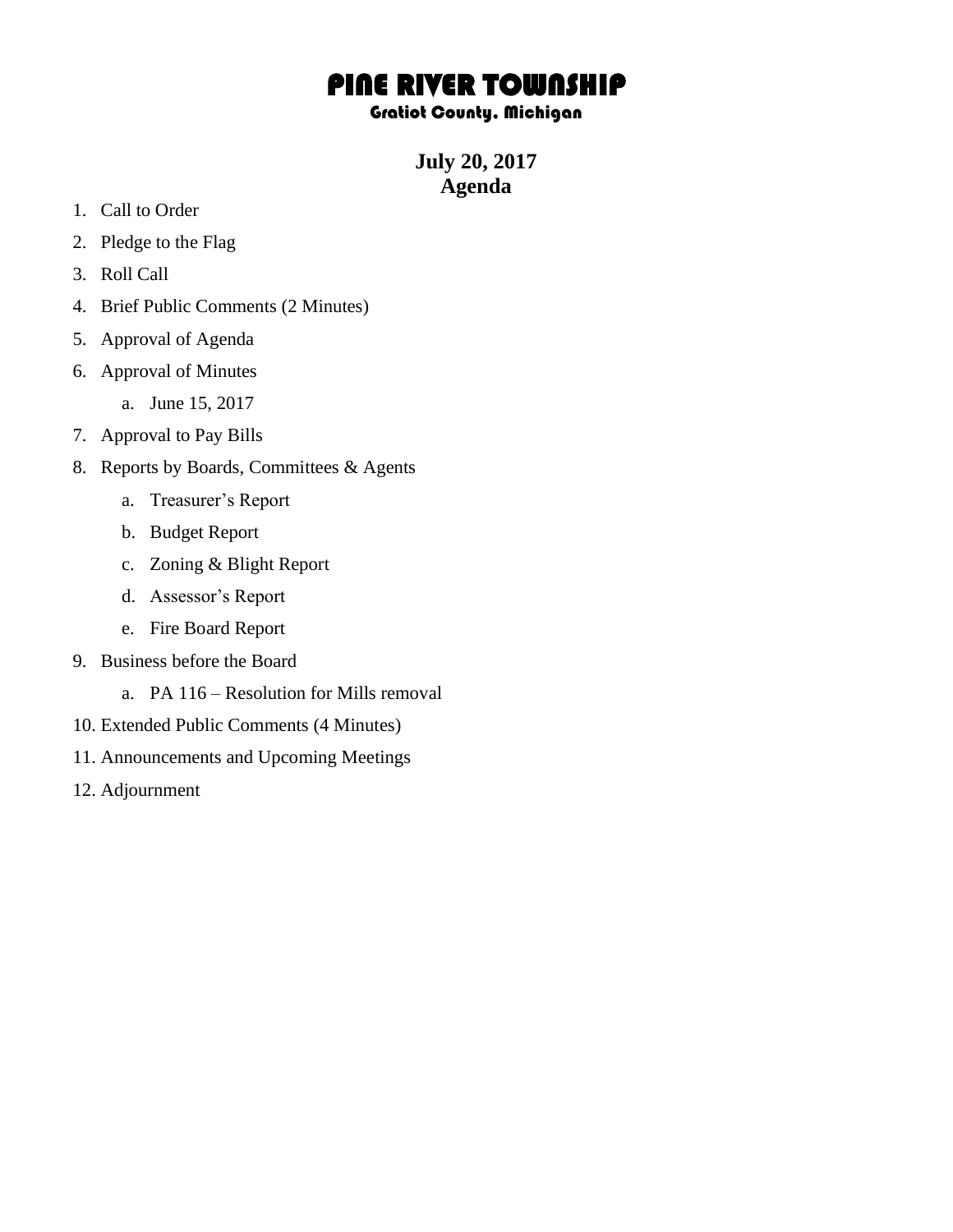## **MINUTES OF THE PINE RIVER TOWNSHIP BOARD MONTHLY MEETING JULY 20, 2017**

- 1) The regular monthly meeting of the Pine River Township Board was called to order at 7:00 P.M. by Supervisor Beeson at the Township Hall.
- 2) Pledge the flag: The board and the public said the pledge to the flag.
- 3) Supervisor Beeson appointed Michelle Shattuck as acting Recording Secretary for the meeting.

4) Roll Call: Baker: present, Best: present, Moeggenborg: present, Beeson: present, Whitmore: absent. (4) Board members present, (1) Absent.

- 5) Brief Public comments (2 minutes): No comments.
- 6) Approve the Agenda: Motion by Baker: second by Best: to approve the agenda as presented. All present board members approved. Motion carried 4-0, 1 Absent.
- 7) Approve the Minutes:

Motion by Best: second by Moeggenborg: to approve the Regular Meeting Minutes of June 15, 2017. All present board members approved. Motion carried 4-0, 1 Absent.

8) Approval to Pay Bills:

Motion made by Best: second by Moeggenborg: to pay bills as presented in the amount of \$29,288.57. All present board members approved. Motion carried 4-0, 1 Absent.

- 9) Reports by Boards, Committees & Agents
	- a) Treasurers Report Discussion: Board Reviewed, and approved Bank Reconciliations report placed on file.
	- b) Budget Report Discussion: report placed on file.
	- c) Zoning & Blight Officer Discussion: report placed on file.
	- d) Assessor Report Board of Review for July is complete.
	- e) Fire Services Nothing to report.
- 10) Business before the Board
- a) PA116 –Resolution for Richard Mills, 2912-016-007-00, to removed 10.3 acres from PA116 for Public Interest. Discussion was held. Motion to approve the Resolution for a Partial Termination for 10.3 acres of parcel 2912-016-007-00 for Public Interest by Moeggenborg, support by Baker. Roll call vote. Baker –Yes, Beeson – Yes, Moeggenborg – Yes, Best –Yes. 4 Yeas, 0 Nays, 1 Absent. Motion Passed.
- 11) Extended Public Comments (4 Minutes)
	- a) None.